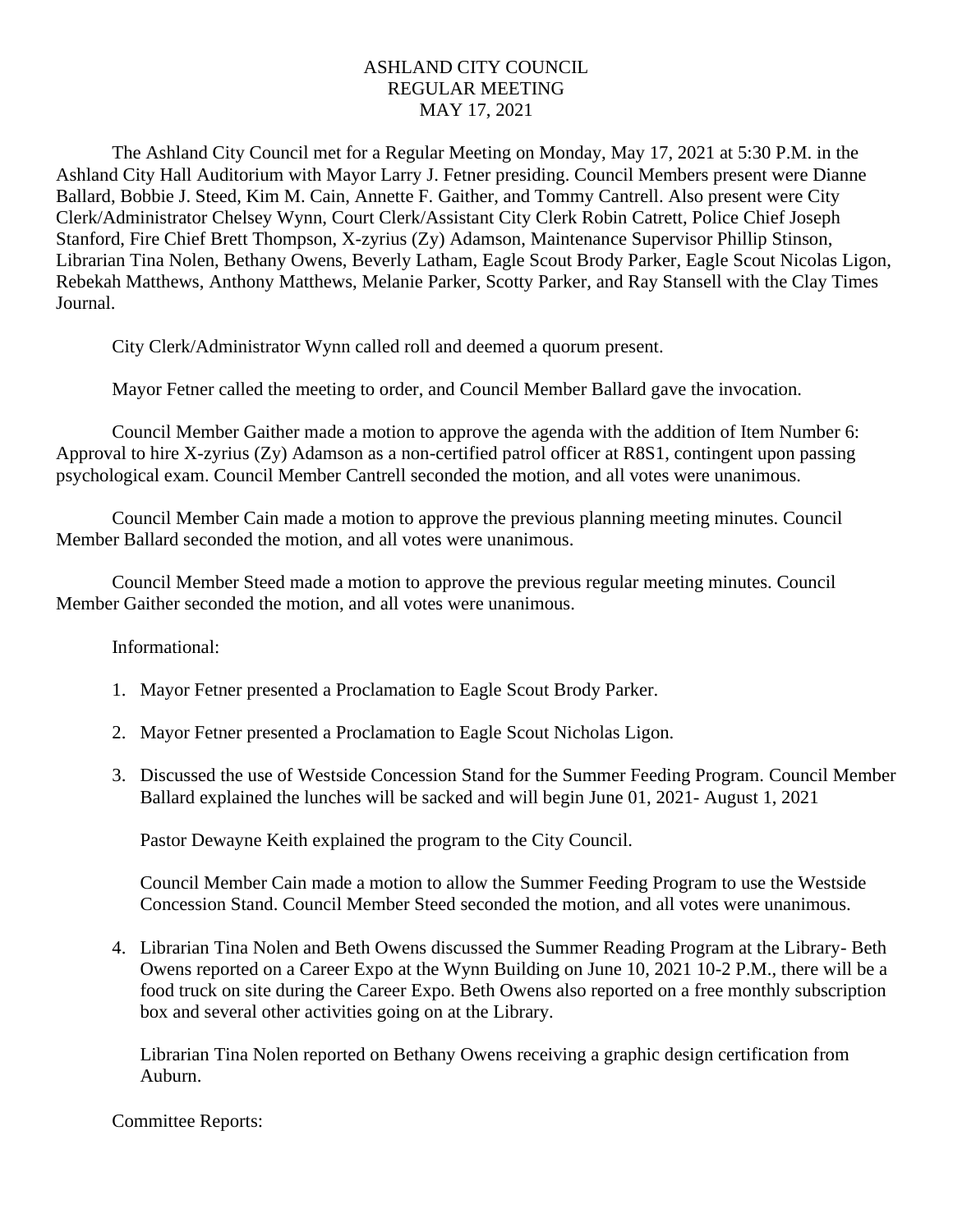Mayor Fetner did not report.

Council Member Ballard did not report.

Council Member Steed did not report.

Council Member Cain reported on a large tourism meeting Tuesday, May 18, 2021, that the Alabama Department of Tourism will be attending.

Council Member Gaither did not report.

Council Member Cantrell did not report.

Police Chief Stanford reported on the Senior Parade taking place tomorrow. Chief Stanford introduced Mr. Zy Adamson. Chief Stanford reported on recent and upcoming training.

Fire Chief Thompson reported on agenda items.

Maintenance Supervisor Phillip Stinson reported on the paving project which began last Friday.

City Clerk/Administrator Wynn reported on completion of one of the pending FEMA projects. Also, Linda Varner advised that the FAA fully funded the Airport project, therefore the \$2500.00 the City gave will be returned.

New Business:

Council Member Cantrell made a motion to approve the bills received since the last regular meeting in the amount of \$7,989.89. Council Member Gaither seconded the motion, and all votes were unanimous.

Council Member Cain made a motion approving the 2020 Audit. Council Member Gaither seconded the motion, and all votes were unanimous.

Council Member Gaither made a motion to pay One Stop Environmental \$2,000.00 for asbestos survey on City acquired property (Old Horn Café). Council Member Ballard seconded the motion, and all votes were unanimous.

Council Member Cantrell made a motion to pay Southeast Management Services \$1,586.49 for annual pump testing for Ashland Fire Department. Council Member Steed seconded the motion, and all votes were unanimous.

Council Member Cain made a motion to apply for Alabama Association of RC&D Councils Grant (no matching funds). Council Member Gaither seconded the motion, and all votes were unanimous.

Council Member Cain made a motion to hire X-zyrius (Zy) Adamson as a non-certified patrol officer at R8S1, contingent upon passing a psychological exam. Council Member Cantrell seconded the motion, and all votes were unanimous. (Non-Certified Officer)

Old Business: